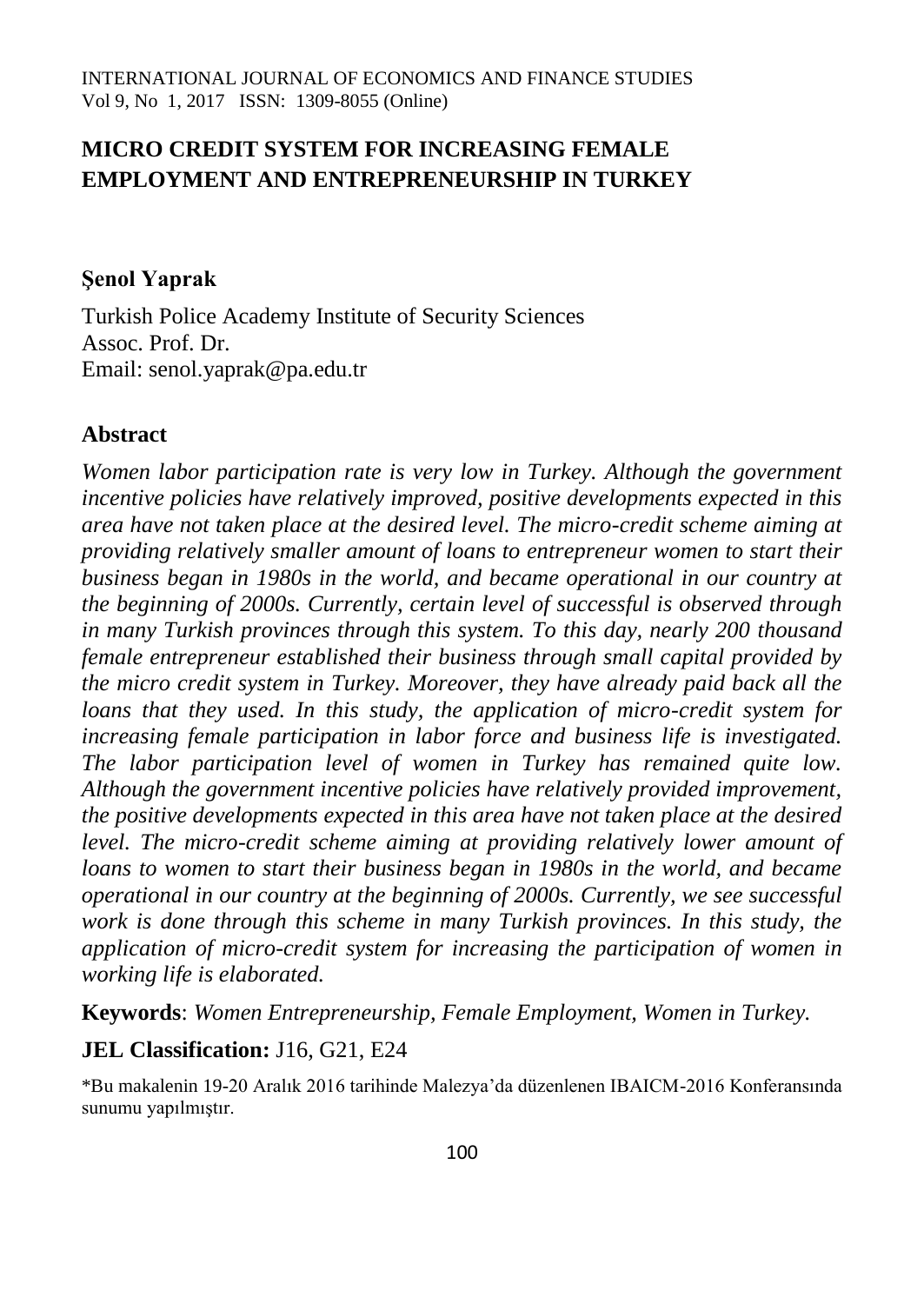## **1. INTRODUCTION**

Women's participation in working life is an obligation for the financial and social development of a country. For this reason, legal regulations should include provisions which remove sex discrimination in all fields. Even though there is no legal obstacleto this, socio-cultural factors affect women's participation in working life negatively. Women are not represented in working life in some countries especially because women's education level is low, being a housewife is seen as a profession, and there are additional social tasks for women. Women's representation level is also low in entrepreneurship. It is not easy for women to do a business individually and reach sufficient funds for establishing a business. Microcredit system rapidly spreading around the world recently removes these handicaps and leads women to do business without any risk. More women can participate in financial life thanks to this system in developing countries, where there is a big difference between women's and men's rates ofengaging in entrepreneurship. Since 2003, many women have beenestablishing their own businesses through microcredit system and participating in working life with small capitals in Turkey. Microcrediting, which was launched in a few cities, has increasingly developed and has become a system that isimplemented in all cities in Turkey. As the system works well, not only public institutions or nongovernmental organizations but also commercial banks have started to support women through microcrediting. Women starting with a very small capital expand their businesses and pay their debts. As the system has been successful, it is becoming more and more widespread. Thanks to this system, more and more women participate in working life. Additionally, it contributes the removal of the negative picture about the equality of women and men.

# **2. WOMEN'S STATUS IN WORKING LIFE IN TURKEY**

One of the big problems in working life in Turkey is insufficient inclusion of women in it. While men's rate of employment and participation in labor force is similar to that of developed countries, it is true for women's status. When compared with men's status, women's rate of employment and participation in labor force stays very low. Therefore, general employment rate is also low. The desired picture has notbeen created yet because rural-urban migration is continuing and women just have to choose to be a housewife.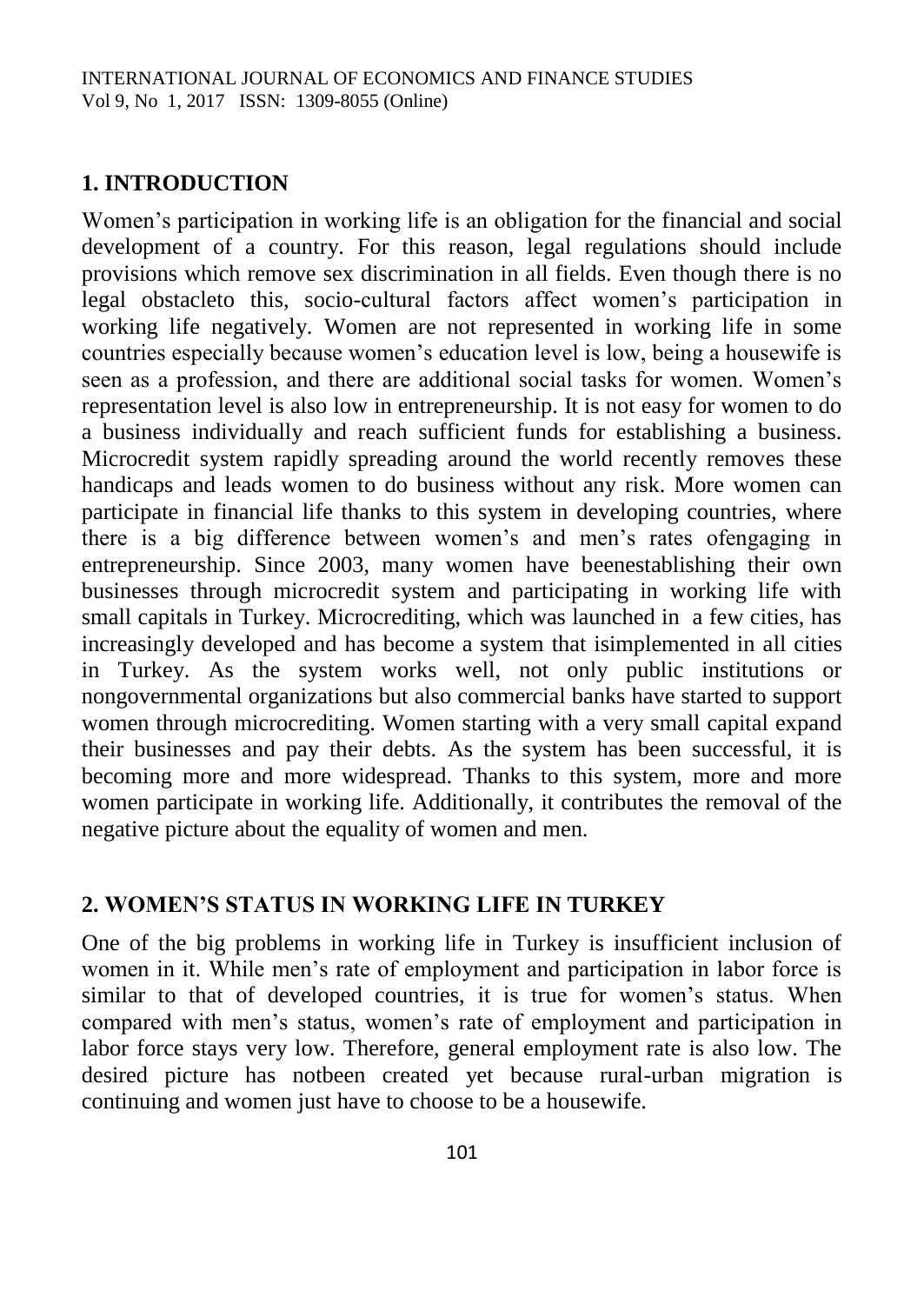The rate of participation in working life will rapidly increase in the forthcoming yearsthanks to the recent rise in the number of educated women. As shown in Table 1, rise in the educational level of women increases their participation rate in labor force. It is true for employment rateas well. While the difference between men and women in terms of participation rate in labor force among the university graduate individuals is %10, men's participation rate is more thandouble women's participation rate among the individuals graduated from high school. As is clear, along with the increase in the number of women graduated from university in theadvancing years, their appearance in working life will increase.

| Lafor force participation rate $(%)$ |            |                                |                |                              |                     |            | Employment rate             | $($ %)         |                              |                     |
|--------------------------------------|------------|--------------------------------|----------------|------------------------------|---------------------|------------|-----------------------------|----------------|------------------------------|---------------------|
|                                      |            |                                |                |                              |                     |            |                             |                |                              |                     |
| Years                                | Illeterate | Less<br>than<br>high<br>school | High<br>school | Vocational<br>high<br>school | Higher<br>education | Illeterate | Less than<br>high<br>school | High<br>school | Vocational<br>high<br>school | Higher<br>education |
|                                      |            |                                |                |                              | <b>FEMALE</b>       |            |                             |                |                              |                     |
| 2014                                 | 16,0       | 25,8                           | 31,9           | 39,8                         | 71,3                | 15,5       | 23,4                        | 25,8           | 32,1                         | 60,3                |
| 2015                                 | 16,1       | 26,6                           | 32,7           | 40,8                         | 71,6                | 15,6       | 23,9                        | 26,0           | 33,4                         | 59,9                |
| 2016/7                               | 16,0       | 27,8                           | 33,8           | 40,9                         | 70,7                | 15,5       | 24,7                        | 26,9           | 32,9                         | 57,7                |
|                                      |            |                                |                |                              | <b>MALE</b>         |            |                             |                |                              |                     |
| 2014                                 | 33,6       | 68,9                           | 71,0           | 80,4                         | 85,0                | 29,0       | 62,4                        | 64,4           | 74,0                         | 78,5                |
| 2015                                 | 30,9       | 68,8                           | 71,3           | 81,1                         | 86,2                | 27,4       | 61,9                        | 64,5           | 74,9                         | 79,6                |
| 2016/7                               | 29,8       | 70,0                           | 72,5           | 82,3                         | 86,4                | 27,4       | 63,4                        | 65,4           | 76,2                         | 77,9                |

Table- 1: Labour force status by educutional level in Turkey [15+ age]

Source: TURKSTAT, The results of Household Labour Force Survey

At the National Employment Strategy of Turkey (2014-2023, one of the targets of the government is to increase the rate of female employment. The targets regarding this are as follows:

*1. Labour force participation rate of women will increase to 41 percent until 2023.*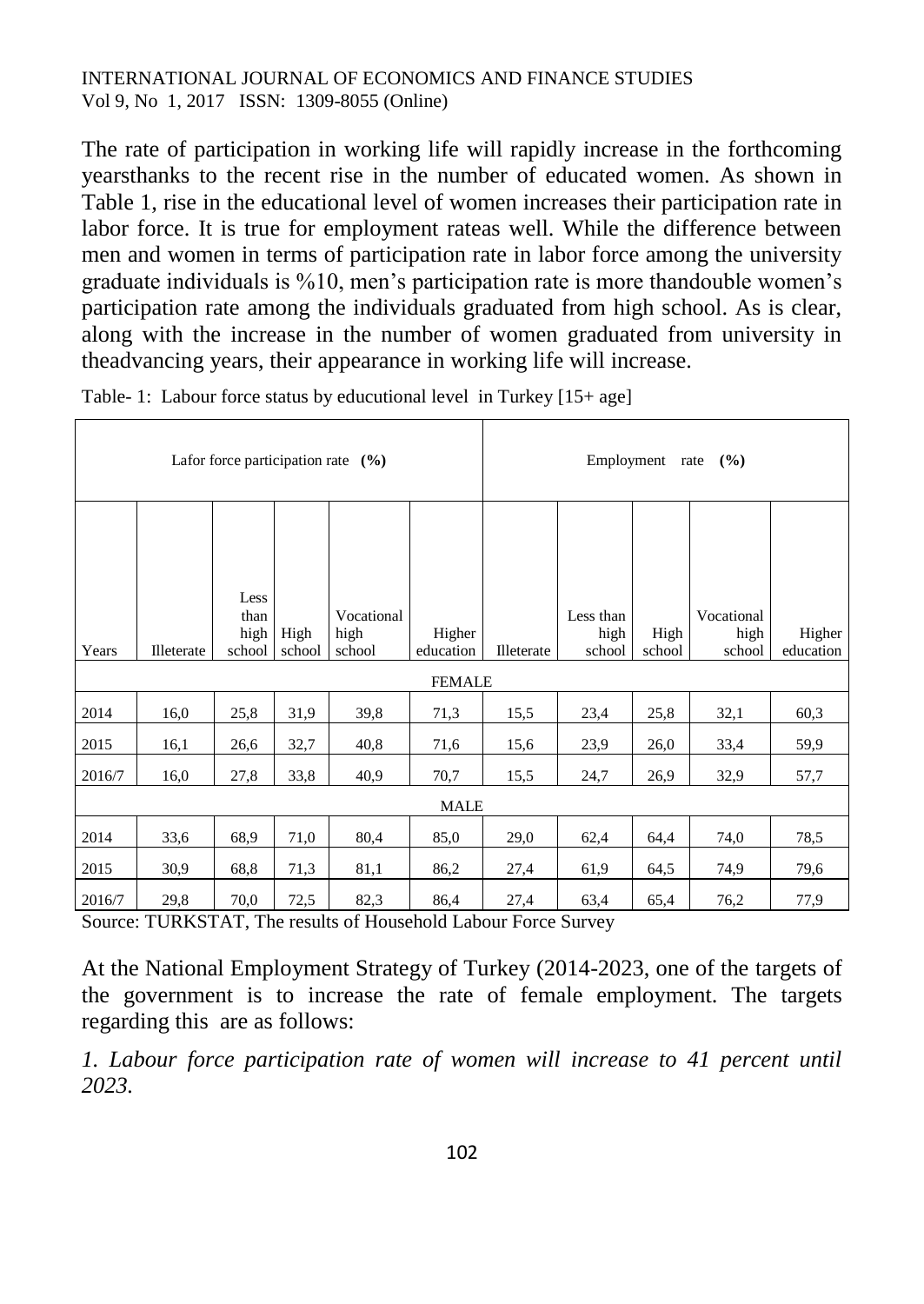*2. From 2012 to 2023, the unregistered employment of women will be reduced from 54,2*

*percent to 30 percent* (MoLSS, 2014. p.35). The micro-credit system will contribute to realize these targets. Therefore, micro-credit is vital for situation of women in employment process.

It has been shown in the Figure 1 below the comparative situation of labour market by gender in Turkey. As seen at the figure below, the male employment rate in Turkey is almost the same as OECD, US and Euro areas. However, since the female employment rate is very low, the total employment rate is also low. Although employment in the OECD, the USA and the Euro area declined, female employment declined in the USA, while OECD, the Euro area also remained stable while the employment rate in Turkey increased by 8%. This is a positive development in terms of the future situation of women's employment in Turkey. The micro-credit system has been one of the contributors to the progressing of female labour force in Turkey.



Figure-1: Labour Market Performance in Turkey, OECD, USA, Euro Area

Source: http://www.oecd.org/employment/EMO-TUR-EN.pdf

Table 2, below, shows the distribution of the individuals who do not participate in labor force according to the reasons for not participating in the labor force. It is seen on the table that while the number of women not participating in labor force among the population above the age of 15 is around 20 million, non-participating men's population is about 8 million. It is understood that %56 of women not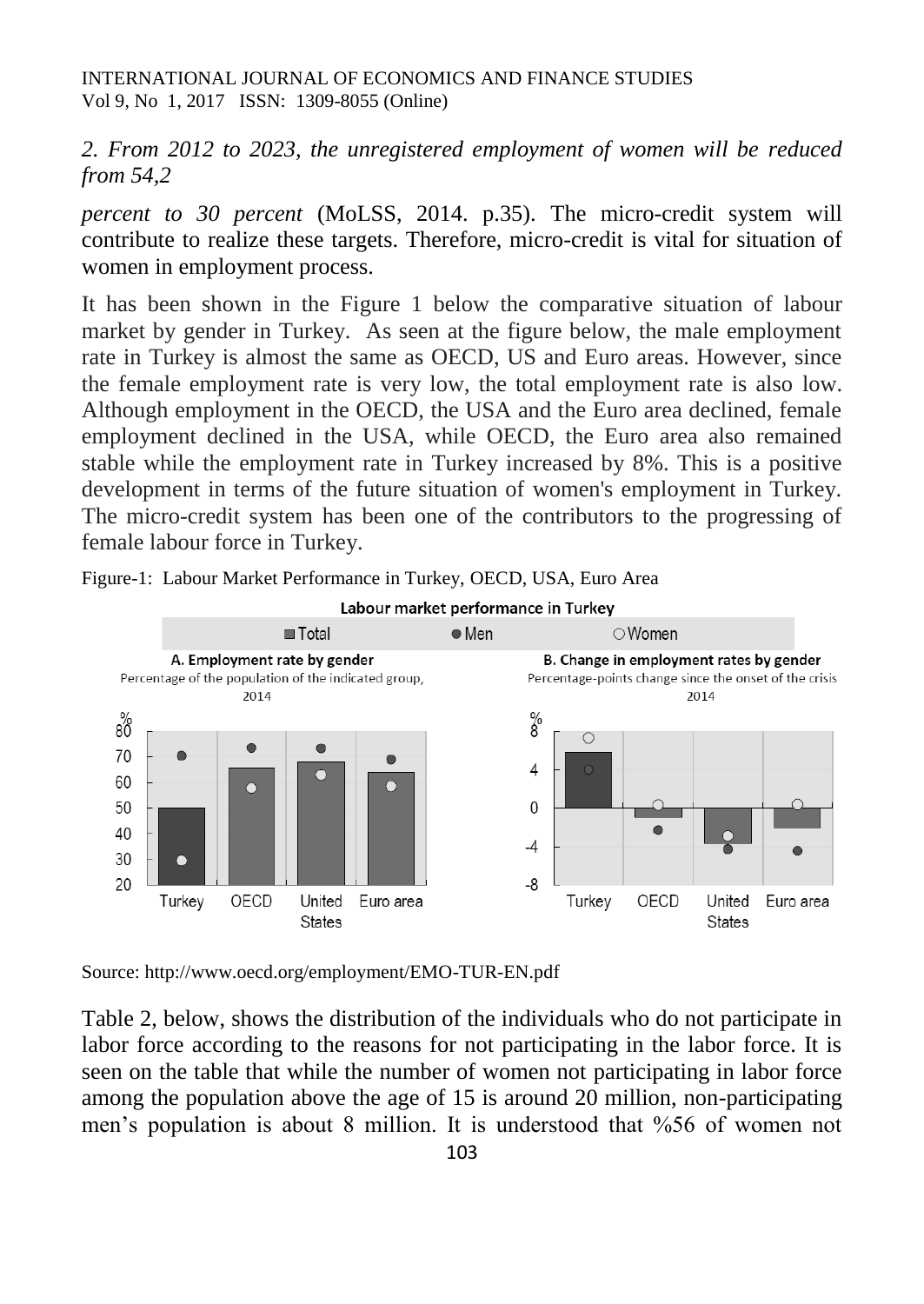participating in labor force do not participate in working life because of housework. This is a big rate and almost 11 million women do not participate in working life because of housework. This is the most important reason for why women are not included in employment and labor force enough. As the microcredit system is especially for housewives, this will contribute to the change of this negative picture.

|                                          |          | Total   | Male    |         | Female  |         | Total | (% )  | Male  | (96)  | Female         | (96)  |
|------------------------------------------|----------|---------|---------|---------|---------|---------|-------|-------|-------|-------|----------------|-------|
| Reason of not being in labour force      | 2015     | 2016    | 2015    | 2016    | 2015    | 2016    | 2015  | 2016  | 2015  | 2016  | 2015           | 2016  |
| Population not in labor force            | 27 580   | 27795   | 7767    | 7887    | 19813   | 19 908  | 100,0 | 100.0 | 100,0 | 100,0 | 100,0          | 100,0 |
| Not seeking a job but available to start | 2448     | 2548    | 992     | 1 0 2 5 | 1456    | 1522    | 8,9   | 92    | 12,8  | 13,0  | 7 <sub>3</sub> | 7,6   |
| <b>Discouraged</b>                       | 673      | 703     | 409     | 424     | 264     | 279     | 2,4   | 2,5   | 5,3   | 5,4   | 1,3            | 1,4   |
| Other                                    | 1775     | 1844    | 583     | 601     | 1 1 9 2 | 1 2 4 3 | 6,4   | 6,6   | 7,5   | 7,6   | 6,0            | 6,2   |
| Seasonal worker                          | 69       | 75      | 18      | 15      | 51      | 59      | 0.3   | 0.3   | 0,2   | 0.2   | 0.3            | 0,3   |
| Household chores                         | 11 4 3 2 | 11 1 64 |         |         | 11 4 32 | 11 164  | 41,5  | 40.2  |       |       | 57,7           | 56,1  |
| Education/training                       | 3894     | 3984    | 1830    | 1867    | 2064    | 2 1 1 7 | 14,1  | 14,3  | 23,6  | 23,7  | 10,4           | 10,6  |
| <b>Retired</b>                           | 4 0 8 2  | 4 2 5 9 | 3 1 3 8 | 3 2 8 8 | 944     | 971     | 14,8  | 15.3  | 40.4  | 41.7  | 4,8            | 4,9   |
| Disabled, old or ill                     | 3863     | 4018    | 1361    | 1345    | 2502    | 2673    | 14,0  | 14,5  | 17,5  | 17,1  | 12,6           | 13,4  |
| Other                                    | 1791     | 1748    | 428     | 346     | 1363    | 1 4 0 2 | 6,5   | 6,3   | 5,5   | 4,4   | 6.9            | 7,0   |

Table-2: Population Not in Labour Force by Reason in Turkey 2015-2016 [15+ age] 1000 person

Source: TurkStat, Labour Force Statistics, July 2016

[Geri Stengel,](http://www.forbes.com/sites/geristengel/) in her article published in Forbes in January 2016, mentions 10 reasons why women entrepreneurship will be the pushing force for expansion of economy. These are:

- 1. A Golden Age for women entrepreneurs has begun
- 2. Stories in the media inspire and hold bad players accountable
- 3. Hear women leaders of middle-market companies roar
- 4. Women drive rise in start-up activity
- 5. Closing the wealth gap
- 6. Signs of change in the venture capital industry
- 7. Creating more women angel investors and ways to connect women to investors
- 8. Creating even more and deeper pools of Money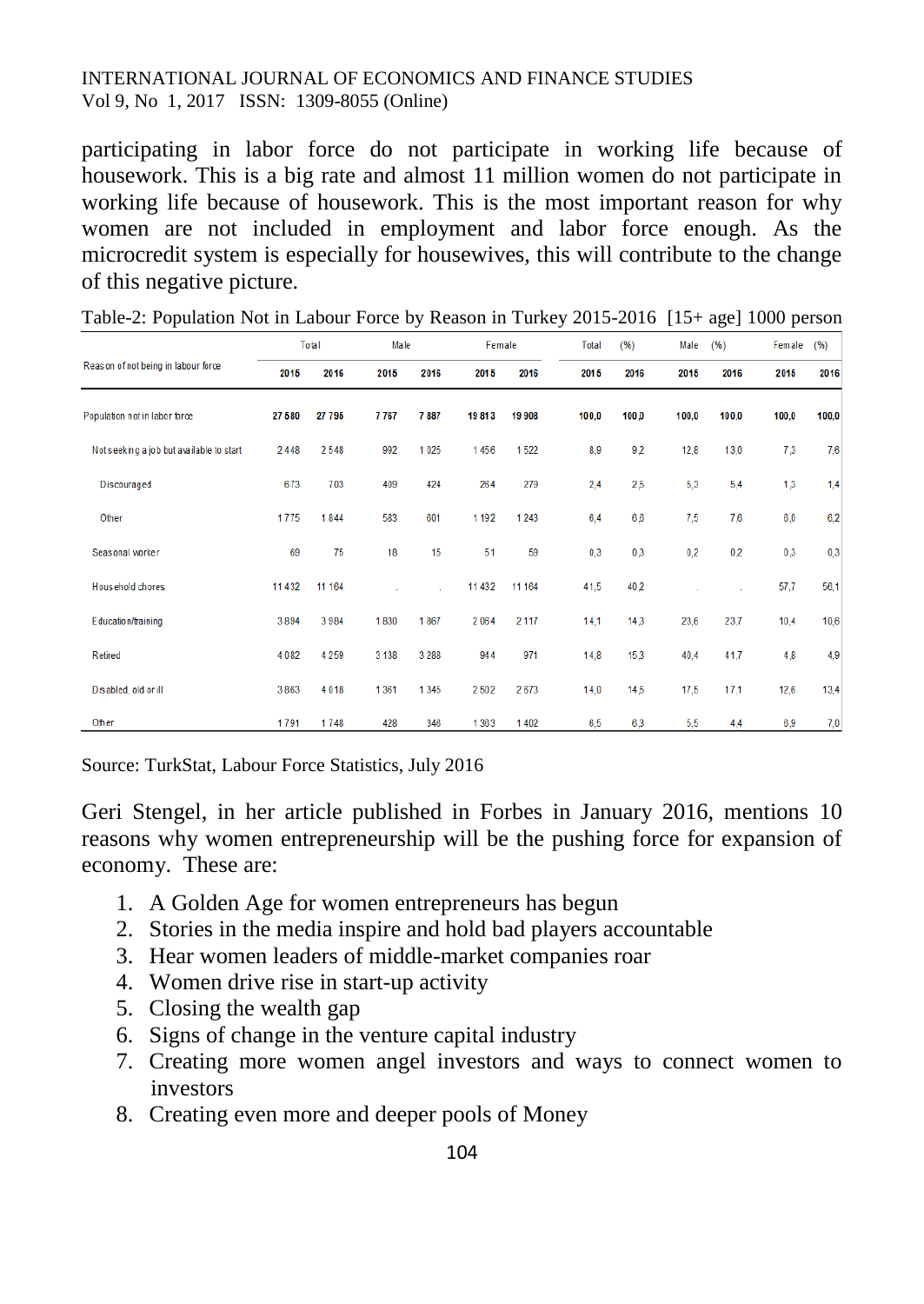- 9. Corporations and government agencies play an important role in growing women's businesses
- 10. Moving beyond mentorship and support to investment.

*Women are becoming more entrepreneurial. [Women own 36% of](http://www.forbes.com/sites/geristengel/2015/08/26/women-owned-businesses-a-tale-of-two-types-of-entrepreneurs/) [all businesses,](http://www.forbes.com/sites/geristengel/2015/08/26/women-owned-businesses-a-tale-of-two-types-of-entrepreneurs/) according to the 2012 U.S. Census ‒ a jump of 30% over 2007. Female entrepreneurs start companies with 50% less capital than male entrepreneurs, according to [Access to Capital by High-Growth Women-Owned Businesses,](https://www.nwbc.gov/sites/default/files/Access%20to%20Capital%20by%20High%20Growth%20Women-Owned%20Businesses%20(Robb)%20-%20Final%20Draft.pdf) research commissioned by the [National Women's Business Council](https://www.nwbc.gov/)* (STENGEL, 2016).

|                | Insurance                           | %55 |
|----------------|-------------------------------------|-----|
| $\overline{2}$ | <b>Holding Company Headquarters</b> | %43 |
| 3              | <b>Professional Services</b>        | %38 |
| 4              | Tourism                             | %37 |
|                | IT and Telecommunications           | %34 |
| 6              | Packaging                           | %32 |
|                | Health and Pharmaceutical           | %32 |
| 8              | <b>Fast Food</b>                    | %31 |
| 9              | Retail                              | %30 |
| 10             | Chemical Industry                   | %27 |

Table-3: Sectors Where Women Employment Share is High in Turkey:

Source:MESS Biz Bize Dergisi, s. 4, Yıl:16 Sayı: 150, Mart 2015

Table-4:Top 10 Sectors With Womens in Administration

|                | Retail                              | %42 |
|----------------|-------------------------------------|-----|
| 2              | <b>Health and Pharmaceutical</b>    | %41 |
| 3              | <b>Fast Food</b>                    | %39 |
| $\overline{4}$ | Insurance                           | %37 |
| 5              | IT and Telecommunications           | %29 |
| 6              | <b>Holding Company Headquarters</b> | %26 |
| 7              | Chemical Industry                   | %26 |
| 8              | Logistics                           | %24 |
| 9              | <b>Professional Services</b>        | %23 |
| 10             | Packaging                           | %21 |

Source:MESS Biz Bize Dergisi, s. 4, Yıl:16 Sayı: 150, Mart 2015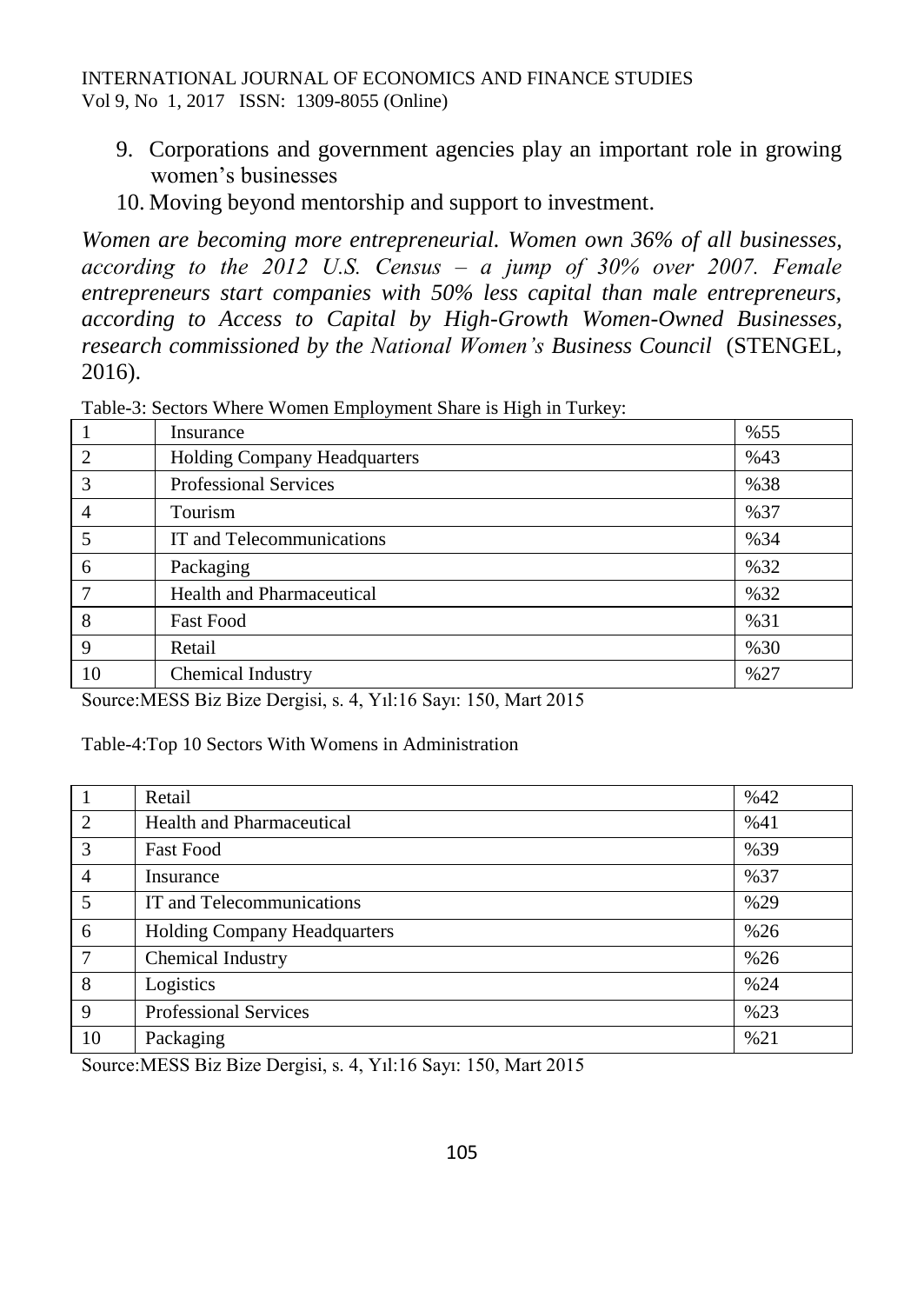The distribution of employment in Turkey according to employment status and economic activities is presented in Table 5. More than %60 of women and men in employment are regular or casual employees and men's rate as unpaid family workers is %12 while that of women is %28. The rate of men who do not work with anyone and take part in employment as self-employed and employer is % 25.7while this rate of women is as low as % 9.6. That is to say, while 1/10 women participate in employment as an entrepreneur, 1/4 of men are included in employment as an entrepreneur.

|                                         | Total | (% )  | Male<br>(% ) |       | Female<br>(% ) |       |  |
|-----------------------------------------|-------|-------|--------------|-------|----------------|-------|--|
| Employment status and economic activity | 2015  | 2016  | 2015         | 2016  | 2015           | 2016  |  |
| Employment status                       | 100,0 | 100,0 | 100,0        | 100,0 | 100,0          | 100,0 |  |
| Regular or casual employee              | 66,2  | 66,9  | 69,0         | 69,0  | 59,8           | 62,0  |  |
| Employer                                | 4,5   | 4,7   | 6,0          | 6,0   | 1,2            | 1,5   |  |
| Self employed                           | 16,3  | 16,1  | 19,7         | 19,7  | 8,6            | 8,1   |  |
| Unpaid family worker                    | 13,0  | 12,3  | 5,4          | 5,3   | 30,4           | 28,4  |  |
| Economic activities                     | 100,0 | 100,0 | 100,0        | 100,0 | 100,0          | 100,0 |  |
| Agriculture                             | 22,0  | 20,7  | 16,8         | 16,1  | 34,1           | 31,3  |  |
| Industry                                | 19,5  | 19,0  | 21,6         | 21,0  | 14,6           | 14,5  |  |
| Construction                            | 7,4   | 7,4   | 10,2         | 10,2  | 0,9            | 1,1   |  |
| Services                                | 51,1  | 52,9  | 51,4         | 52,7  | 50,4           | 53,2  |  |

Table-5: Employment by Employment Status and Economic Activities in Turkey 15+ age

Source: TurkStat, Labour Force Statistics, July 2016

In recent years, female entrepreneurshiphas been supported throughgovernmentalincentives and entrepreneurship credits besides microcrediting because women's rate in entrepreneurship is lower than men's rate. The number of women who have become an entrepreneur only through microcrediting in recent years is more than 200,000.

In Table 6, the averages of entrepreneurs, employers, and solo entrepreneurs, which can generally be identified with entrepreneurship, in EU countries and Turkey are compared. While the number of male entrepreneurs increased by %2, the number of female entrepreneurs increased by %27 in the five-year period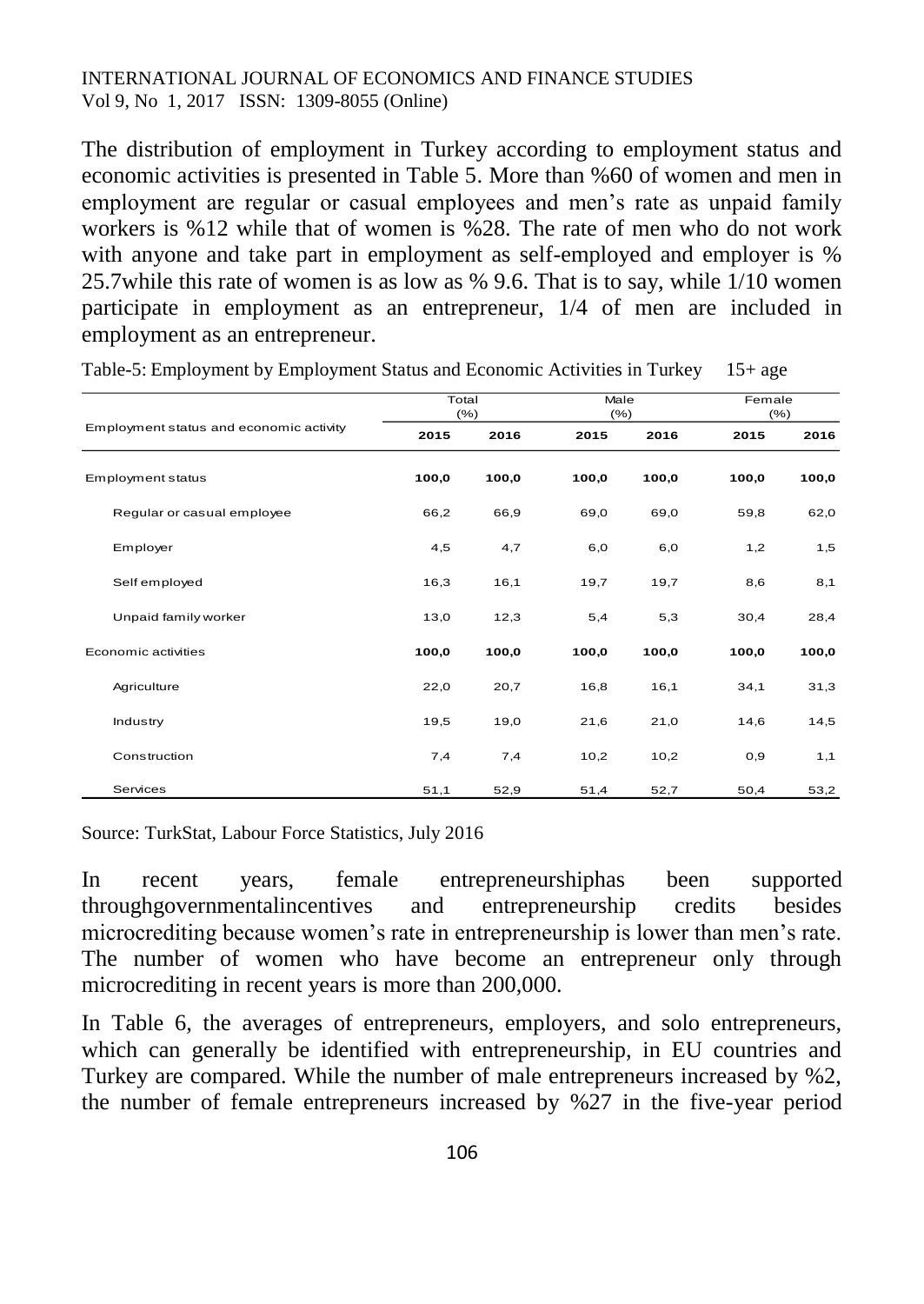between2008 and 2012 in Turkey. In the same period, while the number of male employers decreased by %2, the number of female employers increased by %20. In terms of the number of solo entrepreneurs, a %28 increase occurred in women's number, while it was only %5 for men. It is seen that no significant increase took place in EU countries,where there was a %9 decrease in male employer number, a %2 decrease in female employer number, a %1 decrease in female entrepreneur number. As it can be inferred from the table, there has beena significant increase in the number of female entrepreneurs in Turkey. If it continues in this way, a positive picture will come out for women in the upcoming years.

Table-6: The Number of Entrepreneurs, Employers and Solo Entrepreneurs in Turkey and EU-28 by Gender, 2008 and 2012 (x1000)

|           | <b>Entrepreneurs</b> |           |            | <b>Employers</b> | Solo entrepreneurs |           |  |
|-----------|----------------------|-----------|------------|------------------|--------------------|-----------|--|
|           | Total 2012           | % change  | Total 2012 | %                | Total 2012         | % change  |  |
|           |                      | 2008-2012 | change     |                  |                    | 2008-2012 |  |
|           |                      |           |            | 2008-            |                    |           |  |
|           |                      |           | 2012       |                  |                    |           |  |
| EU-28 Men | 22,842               | $-1\%$    | 6,976      | -9%              | 15,866             | 2%        |  |
| $EU-28$   | 10,257               | 2%        | 2,397      | $-2\%$           | 7,859              | 3%        |  |
| Women     | 5,052                | 3%        | 1,145      | $-2\%$           | 3,907              | 5%        |  |
| TR Men    | 882                  | 27%       | 93         | 20%              | 789                | 28%       |  |
| TR Women  |                      |           |            |                  |                    |           |  |

Source: EC,2014, p.3

# **3.MICRO CREDIT SYSTEM AND ITS IMPACTS ON WOMEN EMPLOYMENT IN TURKEY**

Micro credit system, which was firstly launched individually by Prof. Dr. Muhammed Yunus in Bangladesh in 1978 in order to decrease women's poverty, lead women to economic and social life, and make an economic use of women's workwith the aim of decreasing the poverty of women by supporting women, has gained an institutional character with the foundation of Grameen Bank in 1983. Today, the bank has agencies in different countries and millions of beneficiaries. Due to these activities, Mr. Yunus was awarded Nobel Prize together with Grameen Bank in 2006. As the issue became well-knownin the public, Time magazine included microcrediting among the ten opinions changing the world in 2008 (GUNES,2010,p.40-41).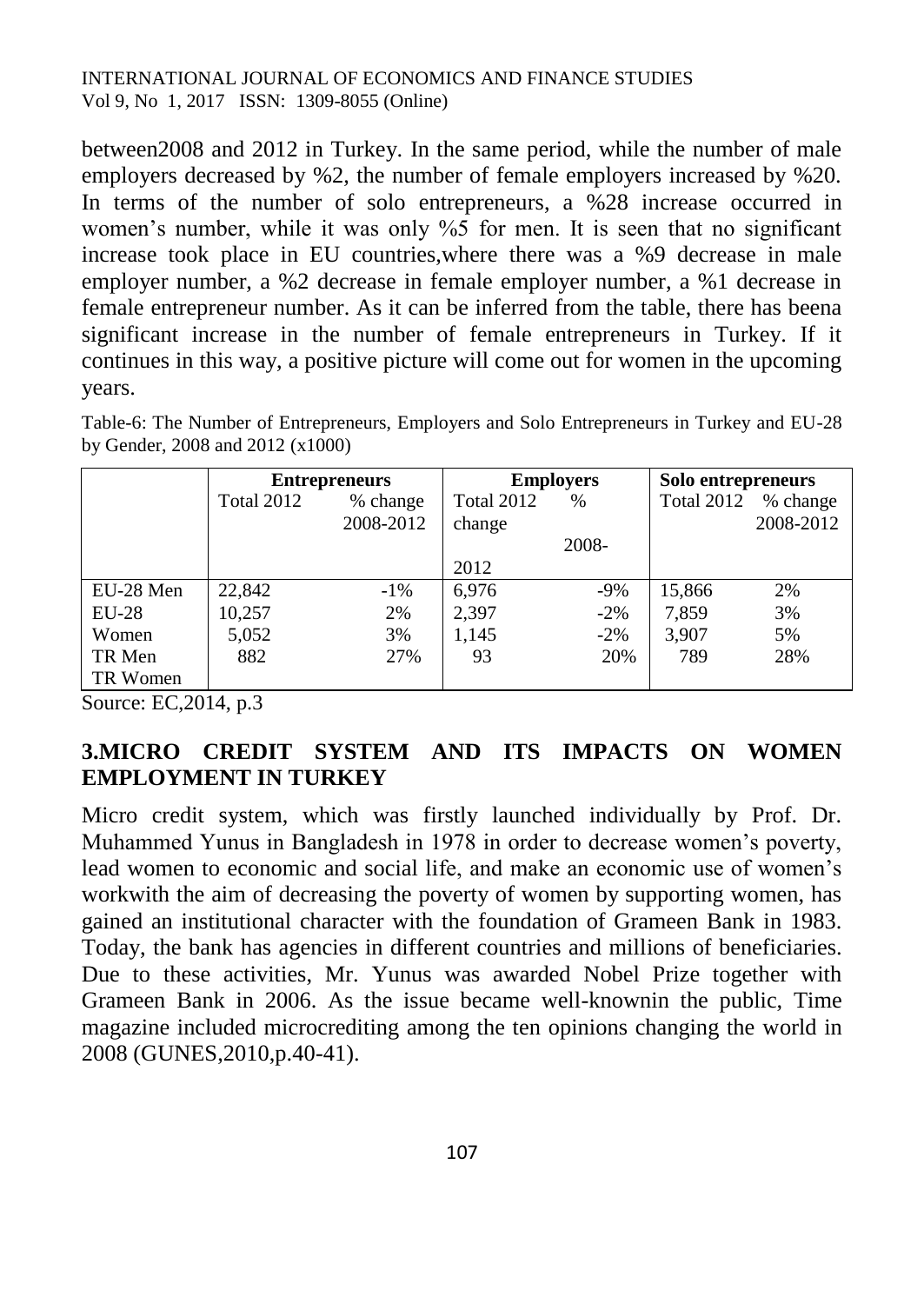*Microfinance is a source of financial services for entrepreneurs and small businesses lacking access to banking and related services. The two main mechanisms for the delivery of financial services to such clients are:*

*- Relationship-based banking for individual entrepreneurs and small businesses; and*

*- Group-based models, where several entrepreneurs come together to apply for loans and other services as a group* ( [http://tgmp.net/en/sayfa/what-is](http://tgmp.net/en/sayfa/what-is-microfinance--/127/1)[microfinance--/127/1\)](http://tgmp.net/en/sayfa/what-is-microfinance--/127/1).

Microcrediting system applied around the world has different products, purposes, terms, and interest rates. This information is given in summary in Table 7. Classic banking distress or insolvency of the borrower enters, carrying out the interest on the loan is stopped. As a result, accrued interest, sometimes several times can anapar. However, fikrofinans institutions can not be the case. Interest payable may not exceed a predetermined maximum amount (http://tgmp.net/en/sayfa/mikrofinans-ile-klasik-bankacilik/111/0).

| Product              | Purpose                                                      | <b>Terms</b>          | Interest rate    |
|----------------------|--------------------------------------------------------------|-----------------------|------------------|
| Income Generation    | Income generation, asset                                     | 50 weeks loan paid    | 12.5% (flat) 24% |
| Loan (IGL)           | development                                                  | weekly                | (effective)      |
| Mid-Term Loan (MTL)  | Same as IGL, available at                                    | 50 weeks loan paid    | 12.5% (flat) 24% |
|                      | middle (week 25) of IGL                                      | weekly                | (effective)      |
| Emergency Loan (EL)  | All emergencies such as health,<br>funerals, hospitalization | 20 weeks loan         | 0% Interest free |
| Individual Loan (IL) | Income generation, asset                                     | 1-2 years loan repaid | 11% (flat) 23%   |
|                      | development                                                  | monthly               | (effective)      |

Table-7: Typical Microcredit Products

Source: http://www.microfinanceinfo.com/microfinance-products/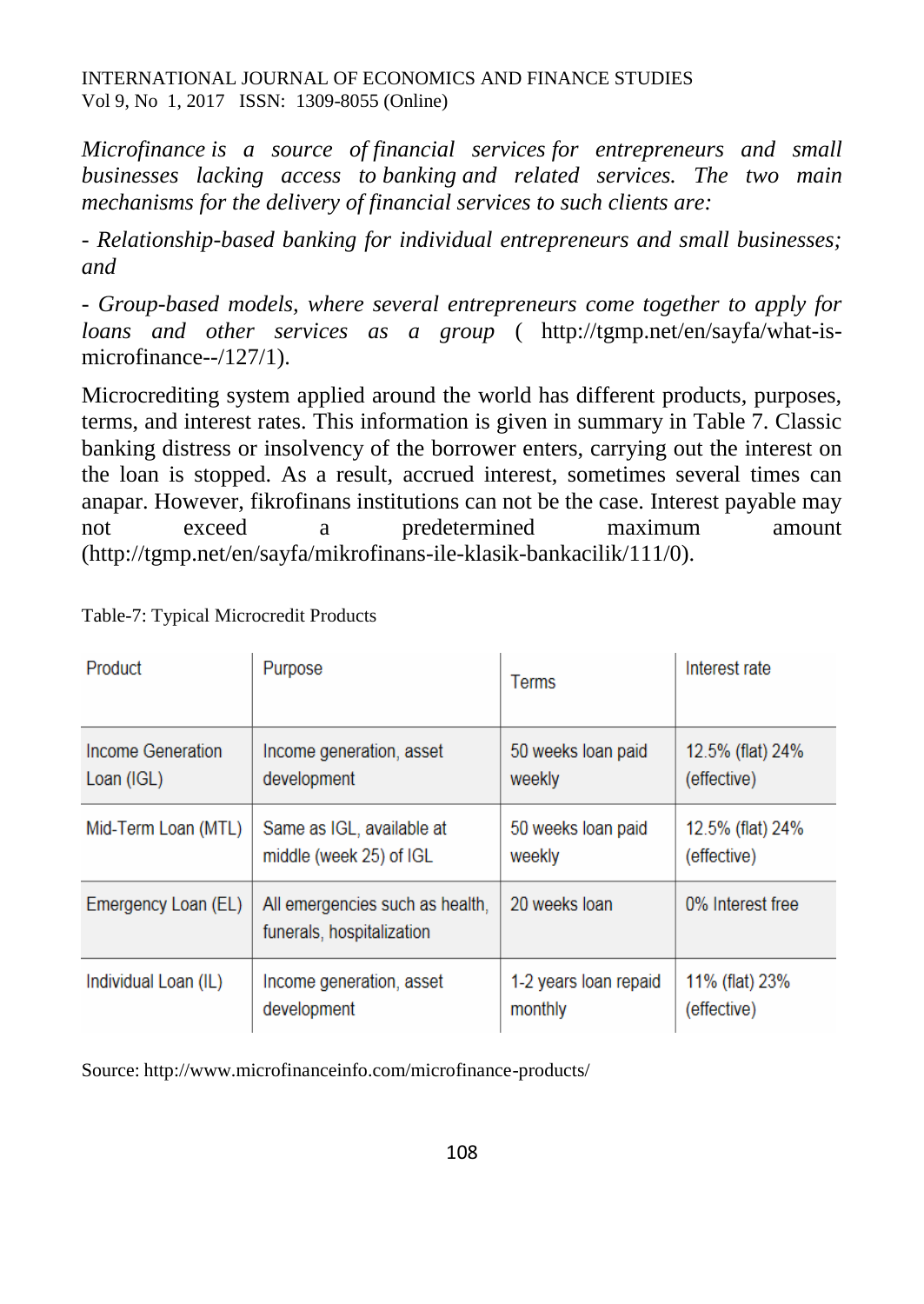Microcrediting system applied around the world has different products, purposes, terms, and interest rates. This information is given in summary in Table 7. *Classic banking distress or insolvency of the borrower enters, carrying out the interest on the loan is stopped. As a result, accrued interest, sometimes several times can anapar. However, fikrofinans institutions can not be the case. Interest payable may not exceed a predetermined maximum amount*  [\(http://tgmp.net/en/sayfa/mikrofinans-ile-klasik-bankacilik/111/0\)](http://tgmp.net/en/sayfa/mikrofinans-ile-klasik-bankacilik/111/0).

Table 8 shows the SWOT analysis about female entrepreneurship in Turkey. As seen from the Table, female labor force participation rate is highly lower, about 30%, compared to male labor force participation rate though half of the total population is made up female. It would be great opportunity for Turkey to attract these female workforce into entrepreneurial activities.

|                            | <b>Strong</b>                                                                                             | Weak                                                                                                                                                                                                                           | Opportunity                                                                                                                           | <b>Threat</b>                            | <b>Related</b><br>intervention<br>area                     |
|----------------------------|-----------------------------------------------------------------------------------------------------------|--------------------------------------------------------------------------------------------------------------------------------------------------------------------------------------------------------------------------------|---------------------------------------------------------------------------------------------------------------------------------------|------------------------------------------|------------------------------------------------------------|
| Female<br>entrepreneurship | <b>Numerous</b><br>institutions, organ<br>izations are<br>related to the<br>sensitivity of the<br>subject | Lack of data<br>about the needs<br>of women<br>entrepreneurs<br>Lack of<br>cooperation<br>network<br>Focusing on<br>temporary<br>programs and<br>projects that<br>were not<br>evaluated in the<br>framework of<br>"Mainstream" | The inclusion of<br>women<br>constituting 50%<br>of the population<br>in the workforce<br>and their<br>contribution to<br>the economy | Patriarchal<br>perspective on<br>society | Thematic and<br>general support<br>Regulatory<br>framework |

| Table-8:GZFT (SWOT) Analysis of Female Entrepreneurship of Turkey |  |  |  |
|-------------------------------------------------------------------|--|--|--|
|                                                                   |  |  |  |

Source: KOSGEB(2015).Turkish Entrepreneurship Strategy & Action Plan 2015-2018,p.66

Even though the microcrediting system in Turkey is similar to its examples around the world, there are also differences between them. Besides the microcrediting activities supported by state through transfer of funds, there are also microcredits given via the institutions founded as nongovernmental organizations and microcredits given by commercial banks. The system in Grameen Bank model, which is taken as a basis for this study, operates as follows: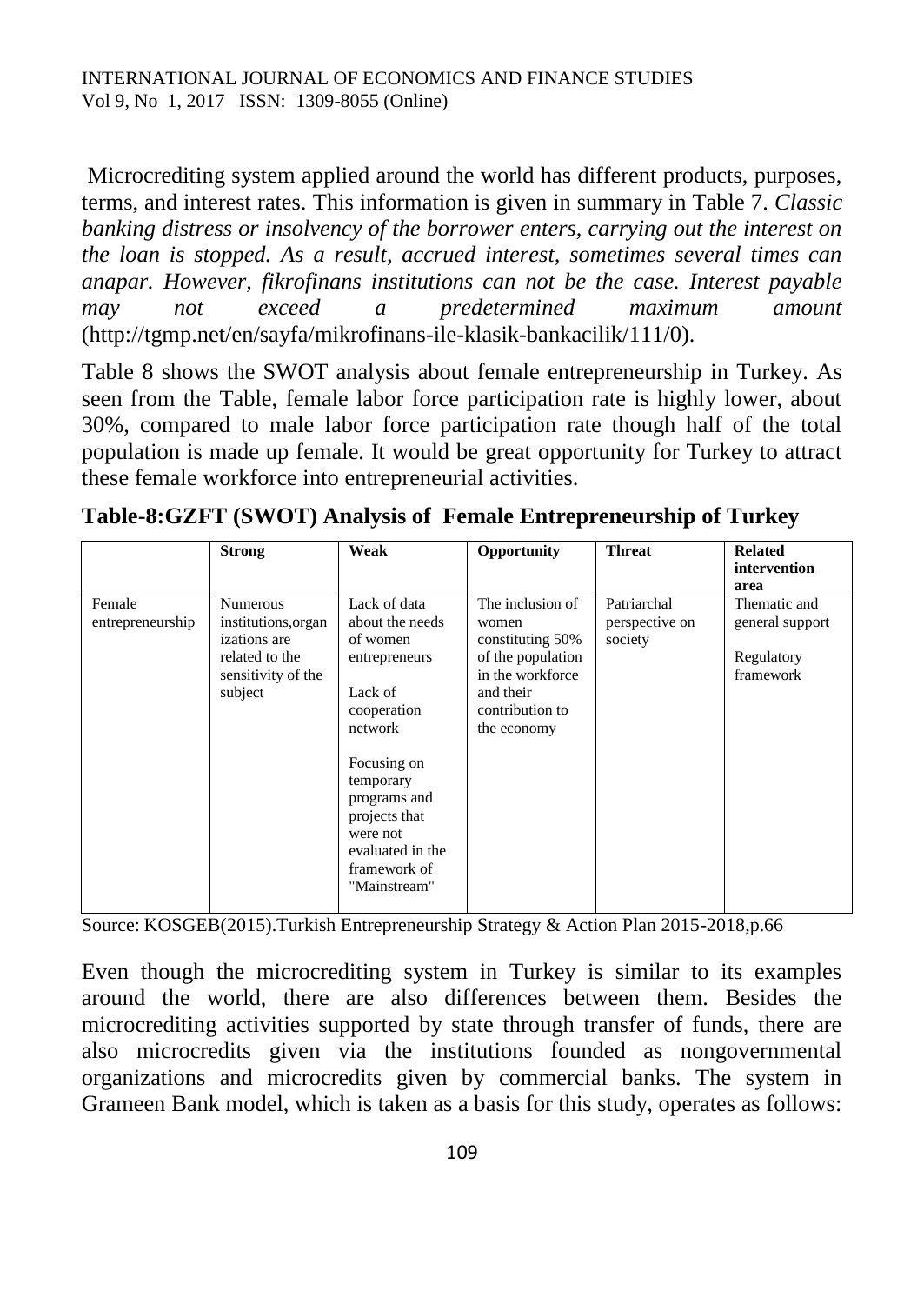Taking microcredit process from Turkish Grameen Microfinance Program (TGMP):

*1. We would like you have a business idea in mind before approaching us for a loan. Just a reminder your first loan can be a maximum of 1,000 TRY* 

*2. You need to create a group five women from your neighborhood who also have a business idea. The women in the group cannot be close relatives. For example, mothers and daughters, brothers and sisters, etc. should not be in the same group.*

*3. After creating a five-Member group, there will 3-day training course in which you will be informed about the system of loan repayment and motivation to become an entrepreneur.*

*4. The loan amount will be disbursed at a ceremony from that point on you and your group will be responsible for making scheduled loan repayments on a regular basis*. ( http://tgmp.net/en/sayfa/tgmp-loan-process/126/1).

Each candidate women;

*a. should spell out the idea of business to the TGMP personnel.*

*b. determining the amount of the required credits for and indicate to the TGMP personnel.*

*c. After created the five-Member group, there will 3-day training course in which they will be informed about the system of loan repayment and motivivation to become an entrpanuere.*

*d. Finally There is the amount of loan disburrresd with a ceremony*. [\(http://tgmp.net/en/sayfa/how-are-microcredit-loans-disbursed-/132/1\)](http://tgmp.net/en/sayfa/how-are-microcredit-loans-disbursed-/132/1).

Figure-2: Sectoral Distribution of Micro-credit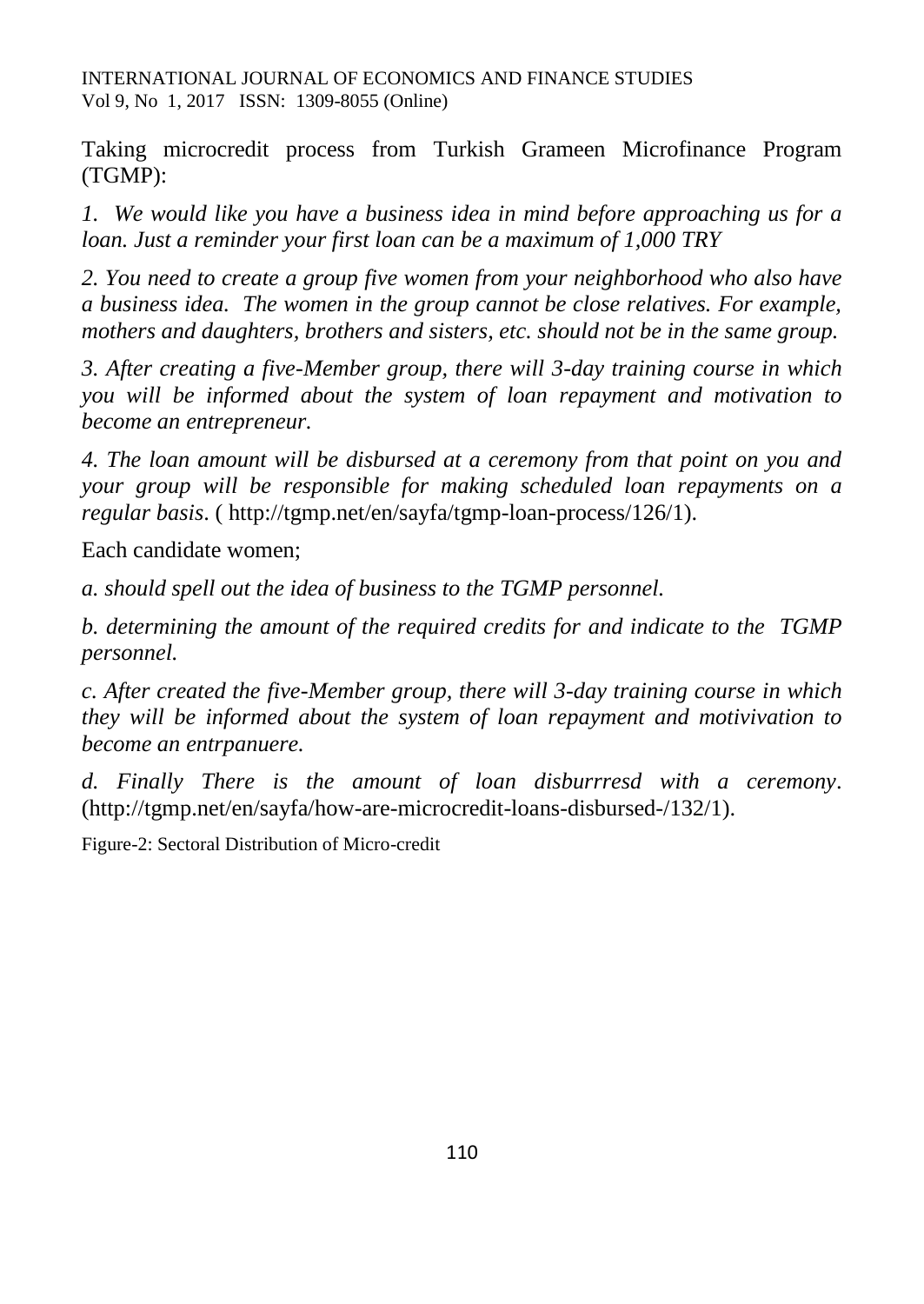

Source: [Turkish Grameen Microfinance Program S](http://www.google.com.tr/url?sa=t&rct=j&q=&esrc=s&source=web&cd=3&cad=rja&uact=8&ved=0ahUKEwjdp_nc_s3QAhVHvRoKHS4cDbUQFgg2MAI&url=http%3A%2F%2Fgrameen-jameel.com%2Fturkish-grameen-microfinance-program-tgmp%2F&usg=AFQjCNEsAhgb5UsZZs4N-jkf9x0yWOKZOQ&bvm=bv.139782543,d.bGg)tatistics

As it can be see in the chart, women entrepreneuers in Turkey used microcredit mostly in the areas of production, trade and business ownership, respectively.

|      | Number of micro credit users by years |      |      |      |      |      |                                                                                                       |      |      |      |      |      |
|------|---------------------------------------|------|------|------|------|------|-------------------------------------------------------------------------------------------------------|------|------|------|------|------|
| 2003 | 2004                                  | 2005 | 2006 | 2007 | 2008 | 2009 | 2010                                                                                                  | 2011 | 2012 | 2013 | 2014 | 2015 |
| 304  |                                       |      |      |      |      |      | 1.328   2.882   4.050   7.397   16.556   29.077   40.467   46.885   54.802   65.860   64.254   53.980 |      |      |      |      |      |

Table-9: Micro-Credit UsersFrom the Grameen Microfinance Program in Turkey

Source: [Turkish Grameen Microfinance Program S](http://www.google.com.tr/url?sa=t&rct=j&q=&esrc=s&source=web&cd=3&cad=rja&uact=8&ved=0ahUKEwjdp_nc_s3QAhVHvRoKHS4cDbUQFgg2MAI&url=http%3A%2F%2Fgrameen-jameel.com%2Fturkish-grameen-microfinance-program-tgmp%2F&usg=AFQjCNEsAhgb5UsZZs4N-jkf9x0yWOKZOQ&bvm=bv.139782543,d.bGg)tatistics

Microcredit system, initially began with 304 women entreprenuers in 2003, has reached to about 66,000 users in 2013 (Table 9). These numbers belong only to one foundation and there are other foundations that provide micro-credit in Turkey. This has been a very important development in terms of women participation in business life.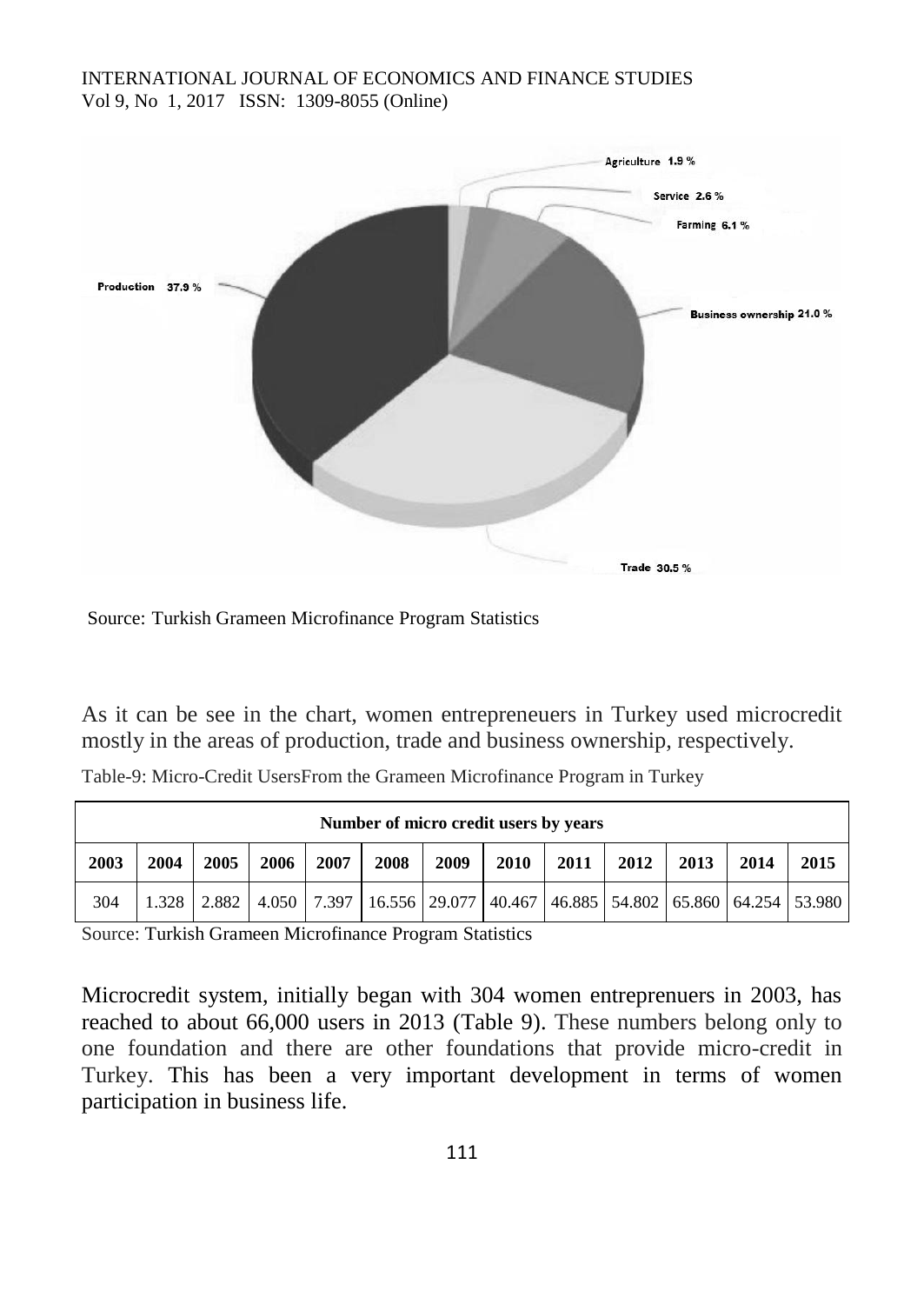Figure-3: Sources of Microcredit Project Expenditures



Source: GÜR (2012). p.95 Center Bank Donation Own possibilities

According to the results of a research on NGOs giving microcredits in Turkey, 1/4 of required funds for the expenses necessary for the credit are taken from their own centers, %9.6 from banks, and %26.9 from donations. %38.4, on the other hand, are met by them by their own means (Figure 3). As all thecredits are refunded, there is no loss.

#### **4. CONCLUSION**

In Turkey, important efforts have been made recently to remove the negative picture about women's participation in working life. Within the scope of the National Employment Strategy, it is aimed to increase women's participation in the labor force from %30 to %41until 2023. To thisend, projects are produced to give incentives to the employers who employ women, increase the leaves of absence of women, provide them with retirement promotions, offer them free entrepreneurship education, provide support through credits and grants, and extend the opportunities for microcrediting. Women's rate of employment increases as their educational level increases. Today the rates of women and men going to a university are almost equal. Therefore, more and more women will be included in working life. This increase will continue in the future as well. In Turkey, the rates of women working asa professor, a pharmacist, a teacher, a judge, or a doctor arehigher than the rates in some countries of Europe. However,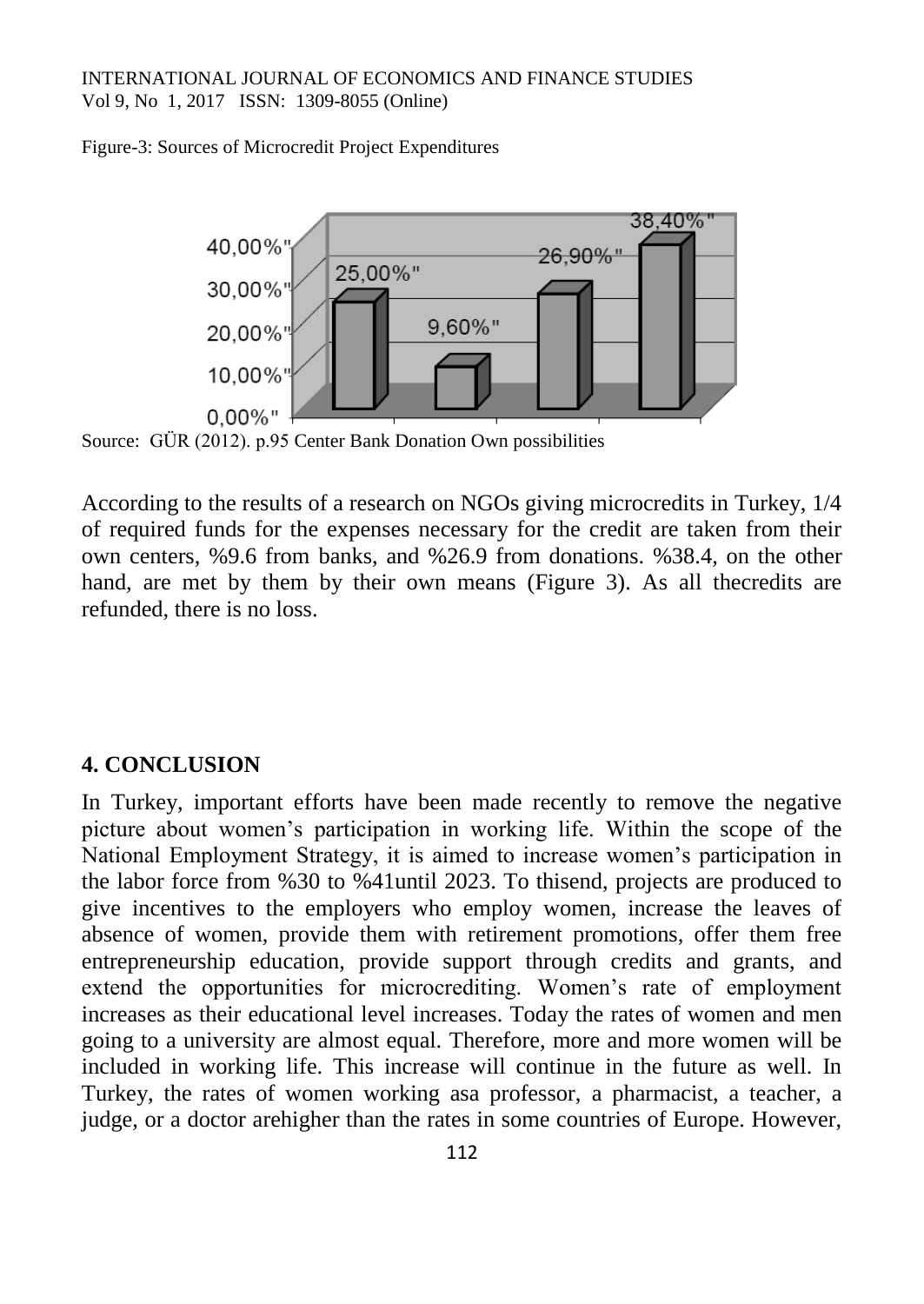this is not true forthe general picture. For this reason, women's participation in employment will increase with their sufficient participation in various sectors. In the last decade, the microcrediting activitieshave become widespread, and successful results have come out. The system, which initially worked for the utilization of the handwork of women in a few cities, has involved all the cities over time, and microcrediting has gained a status in which it is used for different purposes. Even some cities have gained international awardsfor their successes in microcrediting activities. As the ones who benefit from microcredit are especially women, women's participation in employment is provided via entrepreneurship, and the rate of women in employment increases thanks to this. It will be possible to see a picture in which women's employment increases more and a bigger number of women participate in the labor force in Turkey depending on these developmentsin the forthcoming years.

## **BIBLIOGRAPHY**

[European Commission](http://ec.europa.eu/growth/index_en.htm) (2014). Statistical Data on Women Entrepreneurs in Europe Country Fiche Turkey

Gunes, Samet, "*Yoksullukla Mücadelede Mikro Kredi Uygulamaları ve Sosyal Yardımlaşma ve Dayanışma Genel Müdürlüğü Proje Destekleri*", Başbakanlık Sosyal Yardımlaşma ve Dayanışma Genel Müdürlüğü Yayını, Ankara, 2010.

Gür, Betül, "*Sürdürülebilir Kalkınma, Kurumsal Sosyal Sorumluluk ve Türkiye'de Mikro Finansman Uygulamaları",* İstanbul Ticaret Üniversitesi Sosyal Bilimler Dergisi, 2012, 11:21, 87-106.

<http://www.oecd.org/employment/EMO-TUR-EN.pdf>[Accessed 7.11.2016] <http://tgmp.net/en/sayfa/what-is-microfinance--/127/1> [Accessed 12.11.2016] <http://tgmp.net/en/sayfa/tgmp-loan-process/126/1> [Accessed 12.11.2002] <http://www.microfinanceinfo.com/microfinance-products>[Accessed 12.11.2016] <http://tgmp.net/en/sayfa/mikrofinans-ile-klasik-bankacilik/111/0> [Accessed 12.11.2016]

<http://tgmp.net/en/sayfa/how-are-microcredit-loans-disbursed-/132/1> [Accessed 5.12.2016]